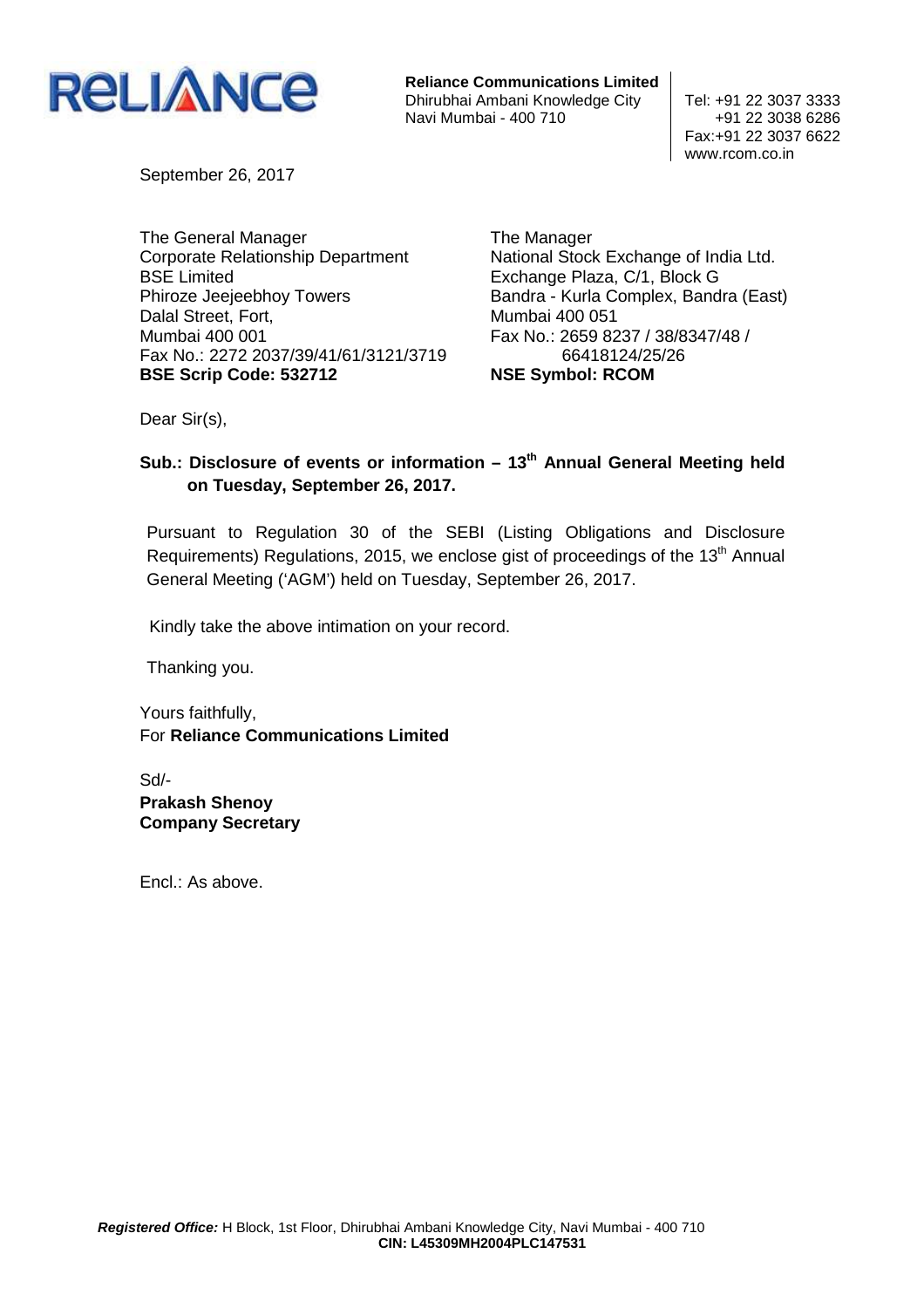

**Reliance Communications Limited** Dhirubhai Ambani Knowledge City | Tel: +91 22 3037 3333 Navi Mumbai - 400 710  $+91$  22 3038 6286

Fax:+91 22 3037 6622 www.rcom.co.in

# **Gist of Proceedings of the 13th Annual General Meeting ("the Meeting"/ "AGM") of Reliance Communications Limited**

## **1. Date, time and Venue of the Meeting:**

The 13<sup>th</sup> AGM of the Company was held on Tuesday, September 26, 2017. The Meeting commenced at 4:00 P.M. at Birla Matushri Sabhagar, 19, New Marine Lines, Mumbai 400 020 and concluded at 4.45 P.M.

## **2. Proceedings in brief:**

- Shri Anil D. Ambani, Chairman, chaired the proceedings of the Meeting.
- The requisite quorum being present, the Chairman called the Meeting to order.
- The Chairman gave an overview of the performance of the Company to the members.
- The Chairman informed that remote e-voting commenced at 10:00 A.M. on Friday, September 22, 2017 and concluded at 5:00 P.M. on Monday, September 25, 2017.
- The following items of businesses as set out in the Notice convening the 13<sup>th</sup> AGM were commended for members' consideration and approval:

# **Ordinary Business:**

- 1. Consideration and adoption of:
	- a) the audited standalone financial statement of the Company for the financial year ended March 31, 2017 and the reports of the Board of Directors and Auditors thereon, and
	- b) the audited consolidated financial statement of the Company for the financial year ended March 31, 2017 and the report of the Auditors thereon.
- 2. Ordinary resolution for appointment of Smt. Manjari Kacker, retiring by rotation, as a Director of the Company, liable to retire by rotation.
- 3. Ordinary Resolution for ratification of appointment of M/s. Pathak H. D. & Associates, Chartered Accountants as the Auditors of the Company.

#### **Special Business:**

- 4. Special Resolution for approval to private placement of Non-convertible Debentures and/ or other Debt securities.
- 5. Ordinary Resolution for payment of remuneration to Cost Auditors for the financial year ending March 31, 2018.